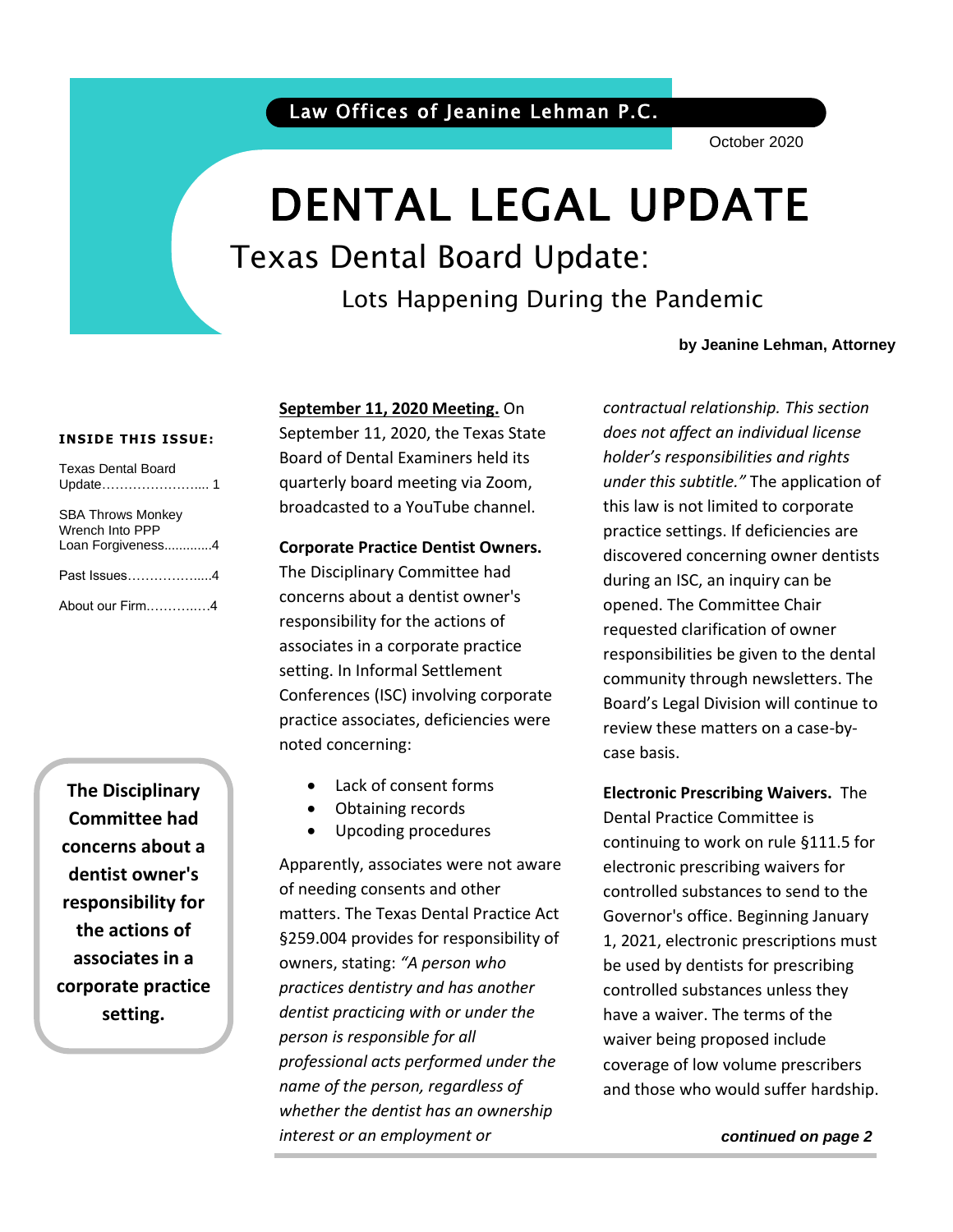### **Speaking Requests**

For **Jeanine Lehman** and her colleagues to speak to professional and business groups on legal and practice management topics, please contact Jeanine Lehman at **(512) 918-3435** or [jeanine@jeanine.com](mailto:jeanine@jeanine.com)



ì

#### **Website Favorites**

Law Offices of Jeanine Lehman P.C. [www.jeanine.com](http://www.jeanine.com/)

Capital Area Dental Society [www.capitalareadental.org](http://www.capitalareadental.org/)

> Texas State Board of Dental Examiners tsbde.texas.gov

Texas Dental Association [www.tda.org](http://www.tda.org/)

> Texas Academy of General Dentistry [www.tagd.org](http://www.tagd.org/)

American Dental Association [www.ada.org](http://www.ada.org/)

Small Business Administration [www.sba.gov](http://www.sba.gov/)

### **Texas Dental Board Update** *(cont.) --*

Once the rule is adopted, to obtain a waiver, eligible dentists will need to complete an application that will be on the Texas Dental Board's website. Eligible dentists will need to reapply every year to keep the waiver.

**COVID-19 Testing.** During the June, 2020 Texas Dental Board meeting, there was discussion of dentists providing COVID-19 testing in their offices. Consideration of that topic was delegated to the Dental Practice Committee. After consideration, the committee reported that such topic is ever-changing and recommended the topic be placed on hold. No further action was taken at the September board meeting.

**Fees.** A new fee schedule was adopted at the September meeting.

**Anesthesia Jurisprudence Exams.** The Board adopted amendments to rules §110.2 and §110.9 concerning anesthesia jurisprudence exams as recommended by the Anesthesia Committee. An anesthesia permit applicant must pass the anesthesia jurisprudence exam within one year immediately prior to application. An anesthesia permit holder must pass the anesthesia jurisprudence exam once every five years. Currently, a score of 100% is required to pass the exam. Retakes of the exam are allowed.

**Continuing Education.** Beginning on September 1, 2020, dentists, dental

## page 2 DENTAL LEGAL UPDATE

hygienists, and dental assistants must take a continuing education course on human trafficking of one hour every license renewal. The course is on the Texas Dental Board's website.

Under Board rules §104.1 and §111.1, continuing education (CE) is required concerning opioids and controlled substances. This CE consists of a 1-time 2 hour CE and CE of 2 hours/year. Discussion was held concerning the 1-time CE being able to be applied to the 2 hours/year CE. This will be addressed on the Board's website. Reference should be made to the Board rules and the Board's website.

**Live Patient Licensure Exams.** The Licensing Committee reported on a requirement for clinical work to be performed on live patients in licensure exams. At the Board meeting, there was extensive discussion concerning this requirement and extensive public comment. The Board voted to propose a rule requiring use of live patients in licensure exams. A proposed rule will be sent to the Governor's office. After the Governor's office approves the publication of the rule, the proposed rule will then be published for public comment.

**Budget Concerns.** Due to the pandemic, the State of Texas has suffered a significant drop in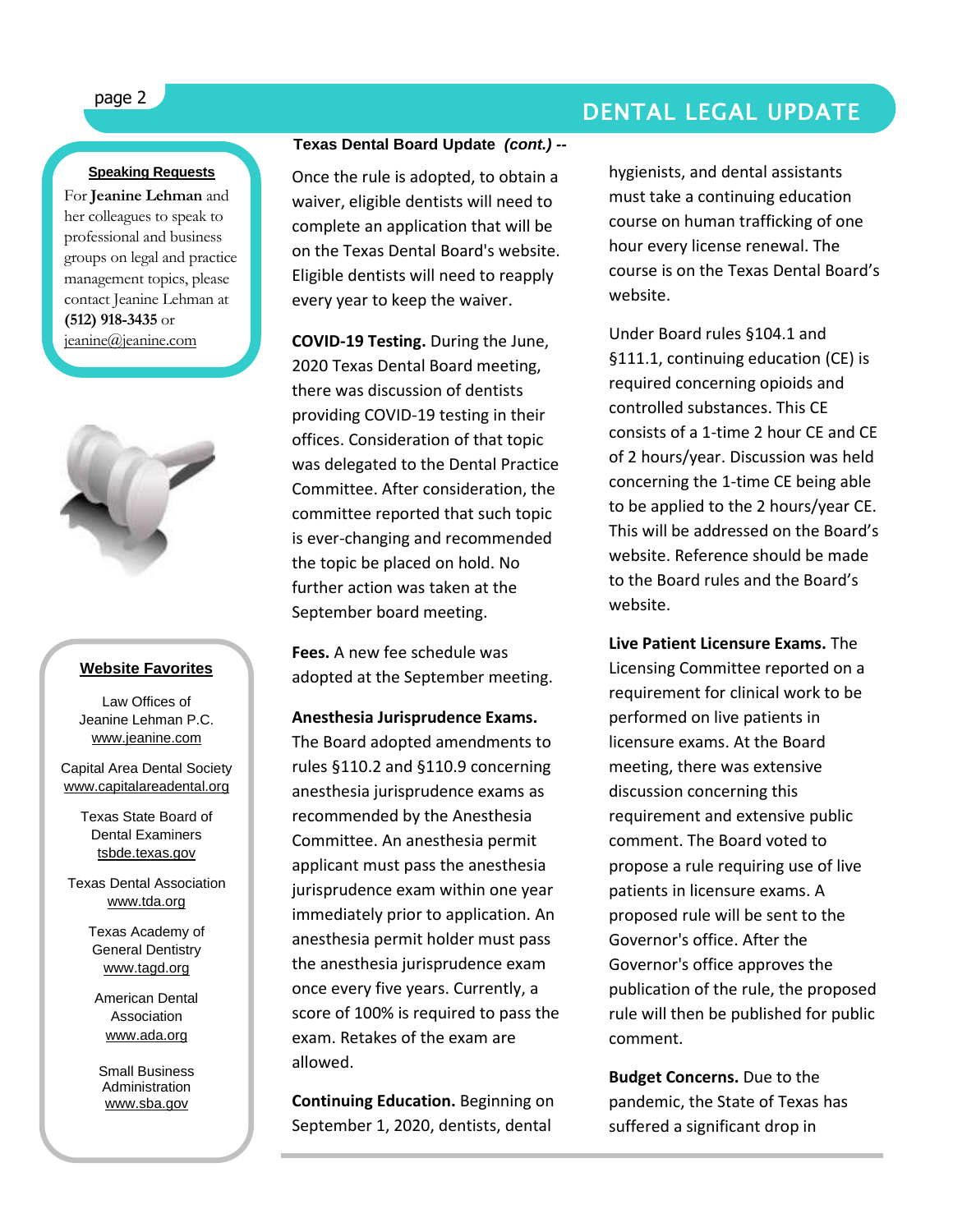### **DENTAL LEGAL UPDATE Superior and the second service of the service of the service of the service of the service of the service of the service of the service of the service of the service of the service of the service of**

revenues. Therefore, the Governor issued a directive for most state agencies to cut their budgets by 5%. The Texas Dental Board cut its budget 5% per the Governor's directive. This resulted in the termination of five employees, including the Director of Enforcement and inspector staff. The Texas Dental Board will be requesting some budgetary exceptions, going forward, including due to the Board's Spring 2022 move to the George H.W. Bush State Office Building, an across-the-board 3% pay raise for the 2022-2023 biennium to retain employees (who may otherwise go to other higher paying state agencies), funding for the health professions council, and some funds back from the 5% budget cut for a Director of Enforcement and inspector staff.

**Promotions.** Former General Counsel, attorney Casey Nichols was selected to be Executive Director. In the Legal Division, attorney Laura Studdard was promoted to General Counsel and attorney Cassie Kemp was promoted to Assistant General Counsel.

### **August 24, 2020 Emergency Board Meeting**.

On August 24, 2020, the Board held an emergency board meeting to adopt a new emergency rule to keep dental offices open during the pandemic. This rule continued the provisions of the April 30, 2020 emergency rule, which allowed the reopening of dental offices, with three modifications, which were unanimously adopted by the Board, as follows:

• Dental Health Care Personnel (DHCP) may resume the use of ultrasonic devices for hygiene services. The language in the rule requiring DHCP to use only hand instruments and low speed polishing tools for hygiene services was deleted.

- DHCP are no longer required to complete the full treatment of one patient before leaving the treatment area and going on to another patient.
- DHCP are required to remove PPE before returning home, but are no longer required to change from scrubs to personal clothing.

The new emergency rule §108.7(16) became effective on August 25, 2020.

The rule is available on the dental board's website at tsbde.texas.gov/78i8ljhbj/Emergency-Rule-108.7-Updated-1.pdf and in the September 4, 2020 issue of the Texas Register. The rule will be in effect for 120 days unless changed by the dental board or unless the COVID-19 emergency disaster declaration of Governor Abbott is terminated.

During the meeting, board members made several observations including that the dental profession is doing a good job, that there have been no dental cluster outbreaks of COVID-19, that dentists must be mindful of what infection control is in place for practices, and that dentists need to look at board rules and set standards for every office.

#### *continued on page 4*

**Jeanine Lehman** is an Austin, Texas dental law attorney who practices dental, health, real estate, business and employment law.

The information in this newsletter is not a substitute for legal advice. The information is general in nature and should not be relied upon as legal advice generally or that is applicable to any particular situation. For legal advice in a particular situation, the reader is advised to retain an attorney. For reprints, call (512) 918-3435 or email [jeanine@jeanine.com.](mailto:jeanine@jeanine.com) © 2020 Jeanine Lehman.